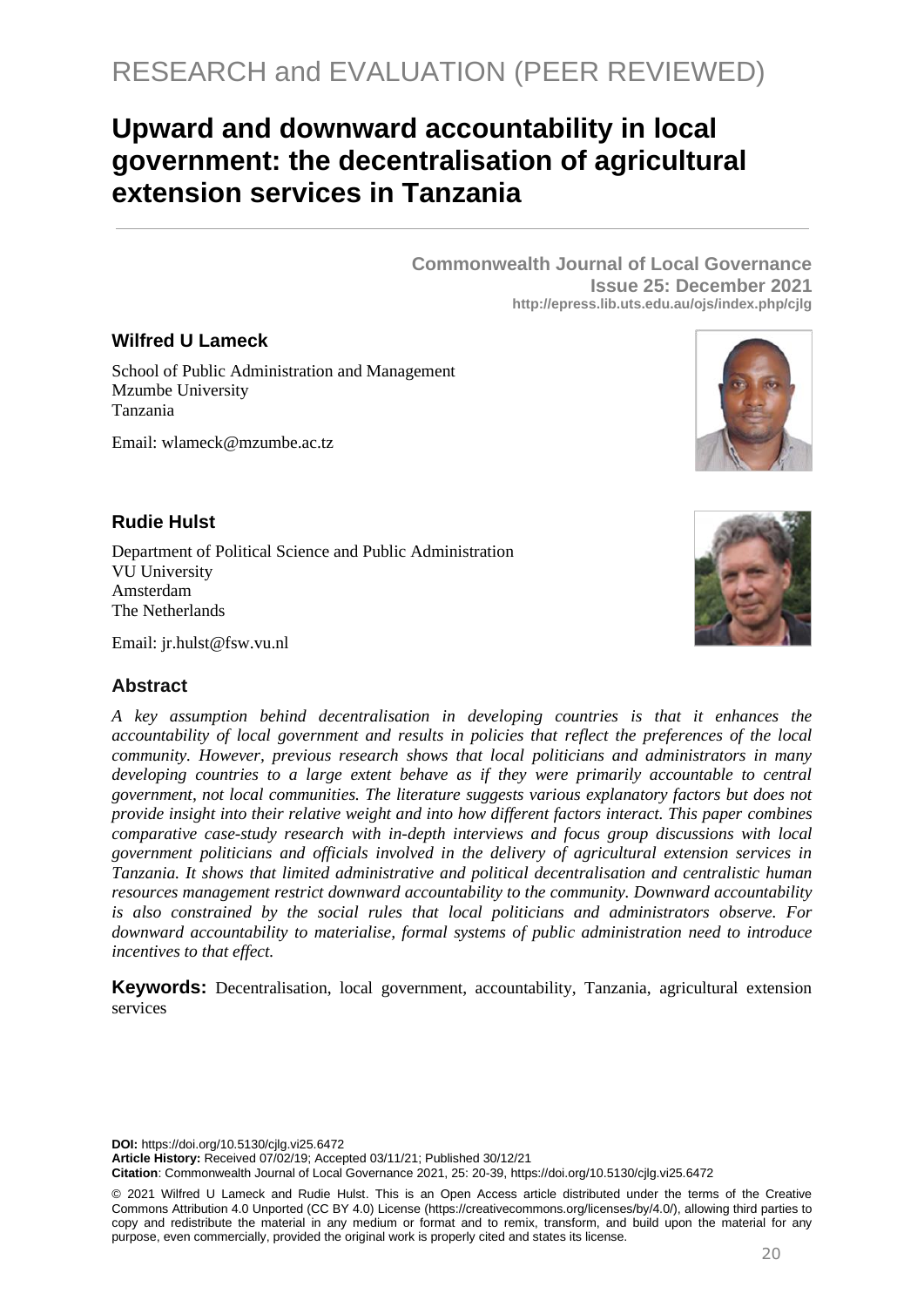#### **Introduction**

This paper reports research concerning accountability in the delivery of agricultural extension services in Morogoro Municipality in eastern Tanzania, and Hai District in the north. The study was carried out between June 2014 and June 2017, and revised in September 2021.

Over recent decades, many developing countries have engaged in the transfer of responsibilities for various aspects of policy-making and public service delivery from central to regional and local government (Crook and Manor 1998, p. 1; Litvack et al. 1998, p. 1). One of the main motives for decentralisation was that the centralised planning and administration of the 1970s and 1980s had failed to produce economic growth and deliver public services at a satisfactory level. A second motive has been that, from the early 1990s, international agencies such as the World Bank and the International Development Bank have pressured countries to transfer responsibilities to lower levels of government. The common assumption was that decentralisation would create proximity between citizens and government, and hence would increase the accountability of local government and result in policies and services that reflected the preferences of local communities (Jutting et al. 2004, pp. 8– 9).

In some developing countries decentralisation is reported to have had a positive impact: it has increased transparency in government and resulted in responsible leadership while reducing the incidence of corruption. For example, in developing countries such as Tanzania, Ghana and Uganda access to and citizens' satisfaction with education and health services increased (Crook and Manor 2000; Bardhan and Mookhergee 2003; Tidemand and Msami 2010, pp. 30–31). Overall, however, positive results fall short of expectations. The quality of local governance and economic performance is still very low, and the capacity of authorities in many countries to address the needs of the local population is very limited. In many cases, the quality of public services has remained unchanged or even declined. Moreover, contrary to the assumption mentioned above, there is a persistent lack of responsiveness: local policies and services do not necessarily reflect the preferences of the local community (Crook and Manor 1998, p. 271 et passim; Wunsch 2013, p. 279; Tidemand and Msami 2010, p. viii).

According to the literature, one explanation for the lack of responsiveness of local government in service delivery is lack of resources: both financial and human capital. A second explanation, however – which has received little attention – is that local officials do not hold themselves accountable to the local community. Instead of taking local preferences into account when deciding on policies and services, they adopt policies or priorities formulated by higher-level governments. They display *upward* accountability instead of *downward* accountability (Blair 2000, p. 27 et passim; Schou 2000; Olowu 2001, p. 51; Yilmaz and Venugopal 2008).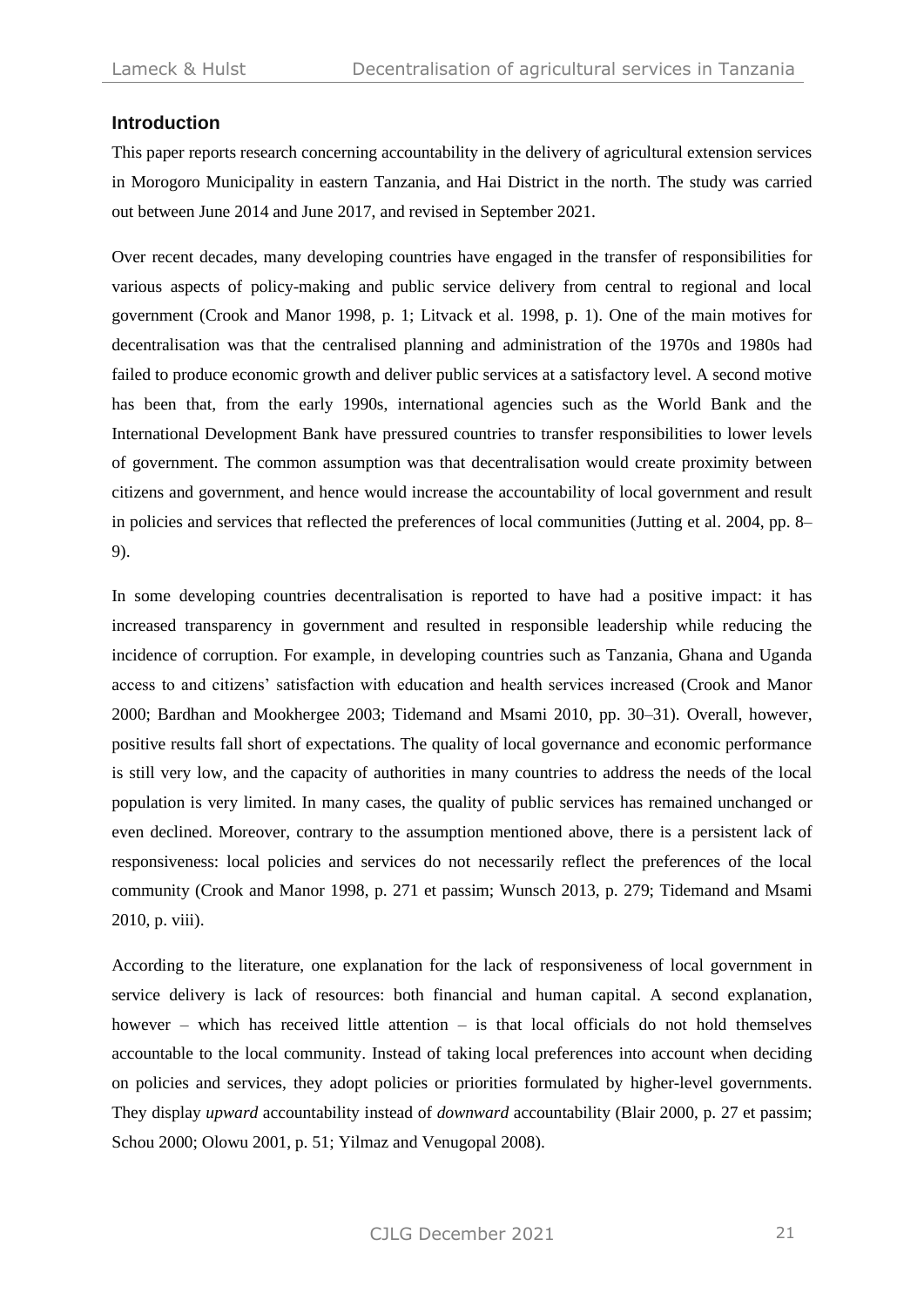It is widely accepted that decentralisation can never be absolute: macro-economic stability and the redistribution of income require central policies. Also, because of their technical features, some services cannot be provided by local government. Furthermore, questions of merit and national unity can justify some central government regulation of local policies in areas such as education and healthcare. As a consequence, local politicians and officials up to a certain point must defer to national legislation and policies, and account for their actions if so required. The issue discussed in this paper is, however, different: it is that in many cases where local government has been given primary responsibility for decisions on policies and services, local preferences still appear to be given a low priority. Upward accountability still drives out downward accountability.

The literature cited above suggests a number of factors that explain the predominance of upward accountability. How different factors interact in a specific context and which factors carry most weight is a matter for case-by-case investigation. The research reported in this article concerns accountability in the provision of agricultural extension services and implementation of agricultural development plans in Tanzania; services that were decentralised to local government in 1999 as part of the country's 'Decentralization by Devolution' programme (Mattee 1994, p. 180). The research has provided data that enables this paper to address the following questions:

- With respect to agricultural development plans, to what extent do officials in Tanzanian local government display downward accountability since decentralisation?
- How can the relative importance of downward and upward accountability be explained?

Following Blair (2000), Schou (2000) and Dickovick and Riedl (2010), this paper uses a concept of accountability which consists of three elements or types of relationship:

1) the relationship between elected politicians and their constituencies. Accountability can be considered in place if elected politicians are informed about the preferences of those they represent, take these preferences into account at the time of making decisions, and give account of their actions to the electorate;

2) the relationships between elected politicians and appointed administrators. Accountability here would imply that administrators are subject to the instruction and supervision of elected politicians and can be held to account for implementing their decisions; and

3) the relationship between politicians and administrators collectively on the one hand, and the local community on the other. Accountability would be in place if groups or institutions affected by specific policies or services are consulted about their preferences, if these preferences are given due consideration, and if politicians and administrators account for their actions to their respective stakeholders.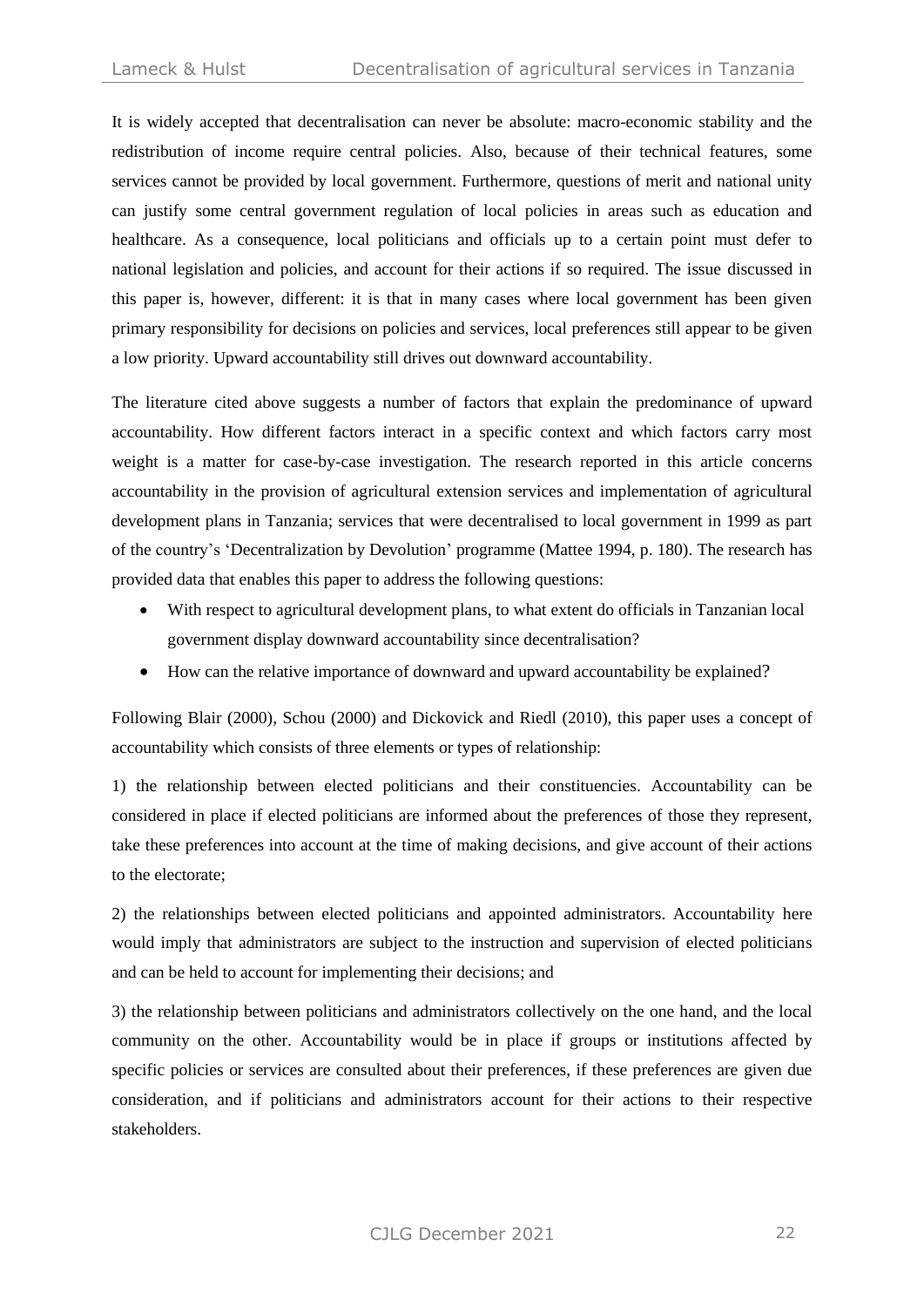Downward accountability thus refers to the relations between local politicians, local administrators and the local community. Upward accountability concerns the relationship between local politicians and administrators on the one hand, and representatives of higher-level governments on the other. It is in place when local politicians and administrators inform themselves about the preferences and policies of higher-level governments, take these into account first and foremost when taking decisions, and account for their actions primarily to higher-level politicians and officials.

#### **Theory and literature review**

The literature suggests a series of factors that determine the balance between downward and upward accountability. Two categories can be distinguished: first, formal rules that determine how much scope local officials have to display downward accountability and/or that require a certain degree of upward accountability; and second, institutions that set conditions and incentives for local officials to display either downward or upward accountability.

With respect to the first category, many scholars cite the fact that decentralisation undertaken by developing countries has remained incomplete. Although local governments with elected councils have become responsible in law for local policies and services, a substantial body of central rules and supervision remains in place. In many cases, local government plans and budgets are subject to approval by central government. Local governments also depend heavily on national grants, which can come with detailed spending conditions (Blair 2000; Schou 2000; Dickovick and Riedl 2010). Such features of the formal system of public administration limit the autonomy of local officials and force central government policies on local government, thus reducing the possibility of downward, and instead requiring upward accountability.

The more centralising elements the system of public administration contains, the less discretionary space there is for local officials to be responsive to the local community. Nevertheless, when local government has been entrusted with formal responsibility to establish policies or provide services, some degree of local discretion will always be present. In this regard, the literature points to various features of institutions in place that create conditions and incentives for local politicians and administrators to display either downward or upward accountability within the discretionary space available to them. This paper organises its discussion using the three relationships distinguished above, starting with the relationship between local politicians and their constituencies.

According to the literature, an electoral system that allows for multiple parties and facilitates the actual presence of opposition parties in local councils creates incentives for local politicians to take the preferences of their constituency seriously (Blair 2000, p. 27 passim; Schou 2000; Dickovick and Riedl 2010, p. 59). Also, transparency of the local political process, through for example public council meetings, would make sure the electorate is informed about the actual positions and decisions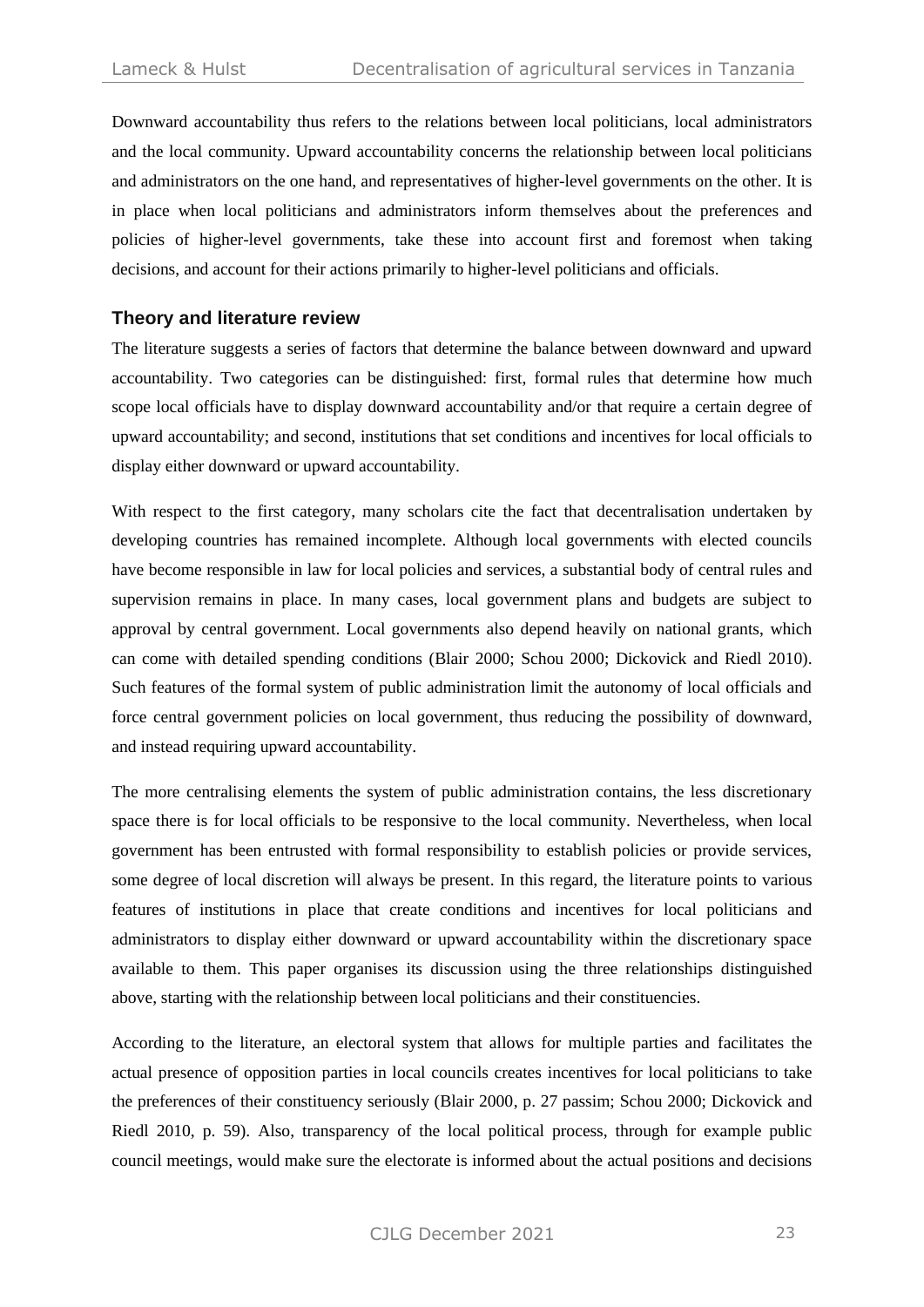their representatives take, so citizens can take these into account when voting in the next elections (Blair 2000). In the same vein, it is argued that the setting of performance targets by the local executive can make service provision more transparent to customers, who can use this information when assessing the value of their representatives (Therkildsen 2001, p. 27). As well, much has been said about the importance of media and civil society organisations. They provide countervailing power necessary to protect local democracy, which citizens as individuals do not have. By monitoring the policies and services of local government, they can make sure politicians are informed about the preferences of the community and pressure them to take those preferences seriously (Blair 2000; Olowu 2001; Ribot 2002; Hoffman 2013).

It must be noted that all these analyses take the framework of classical representative democracy as a starting point. They tend to neglect the role of socio-political culture and the presence of neopatrimonial relationships between politicians and the electorate. In developing countries, and indeed elsewhere, elections are often contested based on personalities, ethnicity and clientelist relationships rather than on the presentation and assessment of clear manifestos. Frequently, the choices presented to citizens are crude, bearing little relationship to policy, budgetary considerations or performance (Prud'homme 1995, p. 208; Johnson 2001).

In addition to the rules of democratic institutions, the way elected politicians interpret accountability is influenced by the institutional features of political parties. Frequently, the national leadership of political parties decides whether a candidate can stand for a local election. Loyalty to the national party manifesto or personal loyalty to the party leadership is then paramount for candidates, both before and after elections (Schou 2000; Ribot 2002; Yilmaz and Venugopal 2008; Dickovick and Riedl 2010). Local politicians who depend on central party organs for the continuation of their office, and possible promotion, will tend to prioritise the directions set out in party manifestos over the preferences of their local constituency: a clear example of upwardly instead of downwardly accountable behaviour.

Turning to the relationship between local politicians and local administrators, several factors seem to play a role. Some relate to the formal relationship between politicians and administrators. A division of responsibilities, in which policy decisions are ultimately reserved for elected politicians, is a precondition for holding administrators accountable for their actions. The use of management tools such as performance targets would support effective oversight of administrators by politicians. However, for administrators to display accountable behaviour towards local politicians the system must also contain incentives. Authority to appoint, promote, sanction and fire administrators must also be the competence of local governments. But in many developing countries it is still central government that decides on the selection, appointment, promotion and salaries of local administrators, even if the policies and services they are assumed to carry out and provide are devolved to elected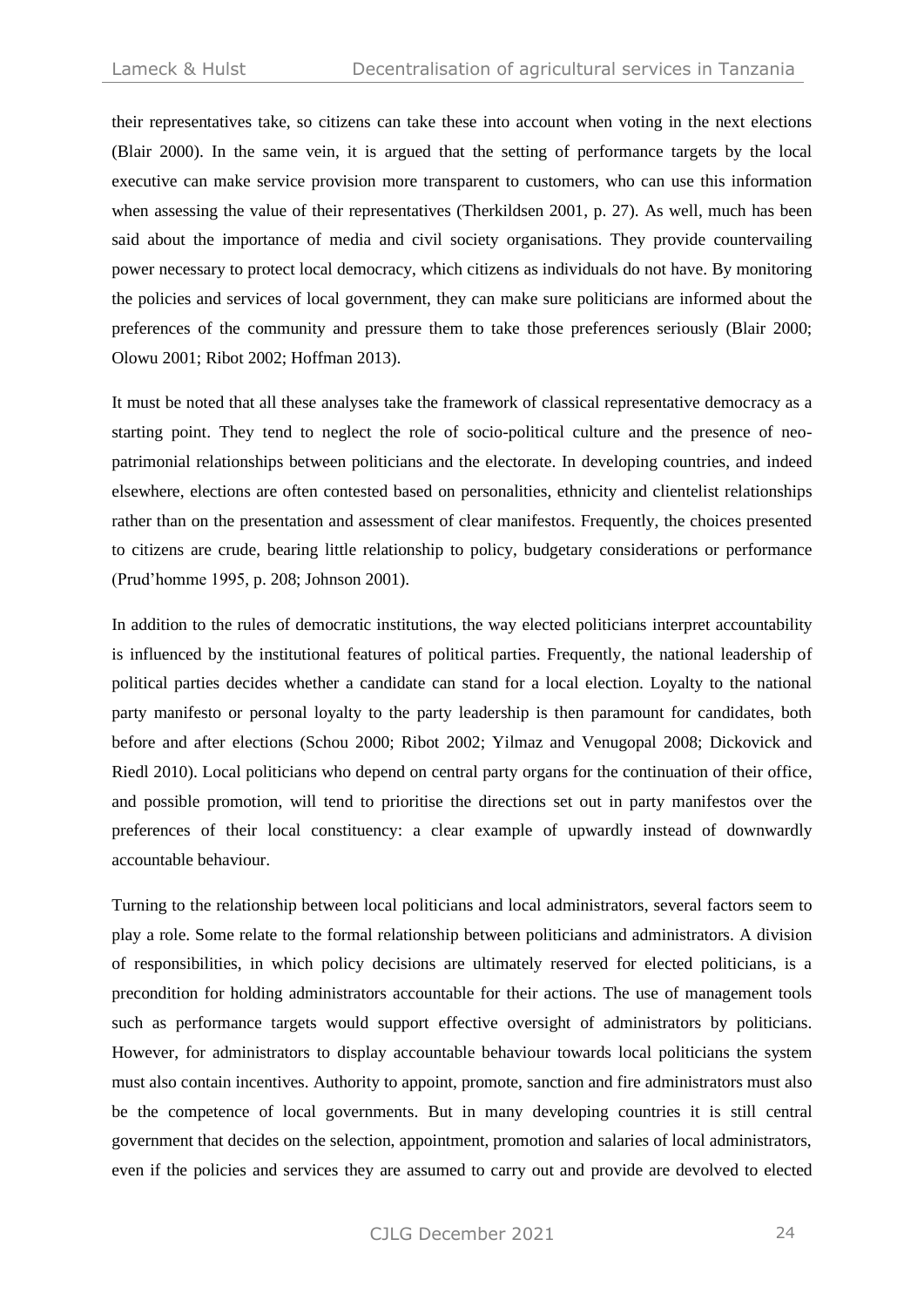local governments (Blair 2000; Ribot 2002). If local officials depend on central government for their appointment and promotion, it is understandable that the proposals they develop and the decisions they make are guided by one maxim: local policies and plans must conform to what they assume to be national policies and guidelines, even if the latter are not in the interest of the local community. Upward accountability of local administrators may be further entrenched when senior local staff are recruited from the pool of members of the ruling party, as often happens. If that is the case, administrators will often consider loyalty to party manifestos more important than accountability to local politicians (Melyoki et al. 2008, p. 29).

Concerning the third relationship – between local politicians and administrators on one hand, and sectors of the local community on the other – many of the factors mentioned above remain relevant. They determine firstly whether politicians and administrators have discretionary space to allow for local preferences; and secondly the extent to which they adhere to national party manifestos and central government policies respectively, as opposed to the preferences of the local community. It is true that some balancing factors do exist: not just the countervailing power of the media and civil society mentioned above, but also the existence of formal procedures empowering local communities to participate in the development of local plans for specific sectors, and user groups and systems for certain services to keep track of public spending (Dickovick and Riedl 2010). However, research suggests that this type of empowerment is not always sufficient to outweigh upward accountability behaviour on the part of local officials (Mollel 2010).

#### **Research questions and methodology**

Agricultural extension services are loosely defined, but typically consist of: the transfer of knowledge concerning agricultural technology to farmers; assistance to farmers' groups in the development and execution of special projects to enhance production or improve marketing skills; and the collective training of farmers either in field schools or in workshop-like settings. In Tanzania, these services are considered an important means to improve agricultural production and marketing. In 1999, as part of the broader 'Decentralisation by Devolution' reform initiated in the mid-1990s, responsibility for the delivery of agricultural extension services was transferred from the regional branches of central government to local government (Mattee 1994, p. 180). Local governments must formulate a fiveyear strategic development plan which includes a section on agriculture, and includes annual agricultural development plans. They must also decide on the allocation of funds to special projects. Every local government has a department of agriculture responsible for the actual delivery of services and the implementation of projects. Funds for special projects are provided through grants from central government. The main goal of the decentralisation project was to promote demand-driven agricultural services. To that effect, the project included the establishment of a bottom-up planning procedure in which the farmers participate in making plans that reflect their needs (Lameck 2017).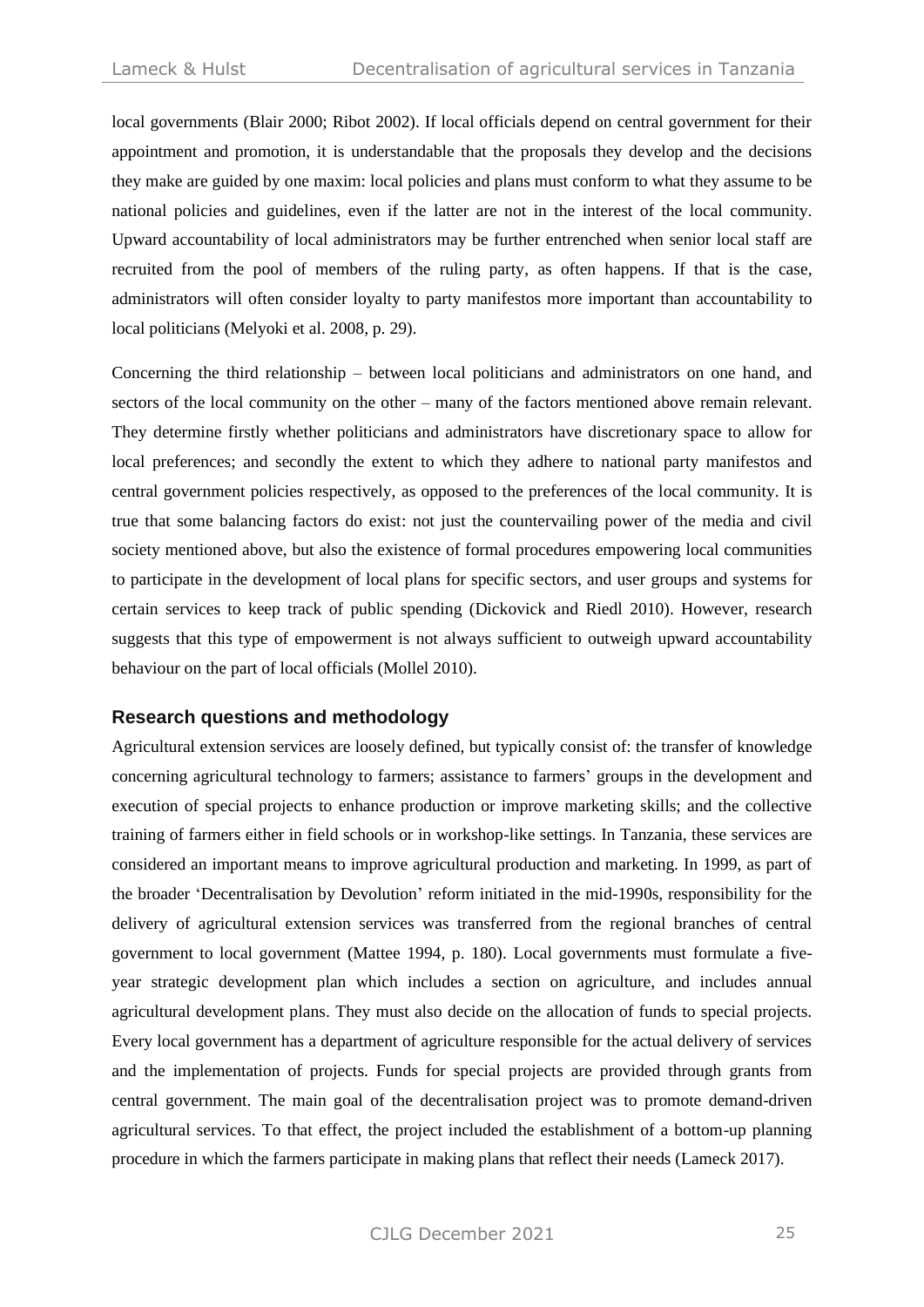In view of the above, this paper addresses the following questions, through its case study of Morogoro Municipality and Hai District:

- To what extent were upward and downward accountability revealed by the development process for strategic and annual agricultural development plans?
- To what extent did local politicians display downward or upward accountability at the moment of deciding on the content and adoption of strategic and annual plans?
- To what extent was downward or upward accountability revealed in the implementation of plans by the local administration?
- What factors can explain the patterns of accountability found in the local governments included in the research?
- What could be done to redress any imbalances between downward and upward accountability?

As noted earlier, the research project was a comparative case study of the delivery of agricultural extension services in two municipalities, Morogoro Municipality and Hai District. The two local governments are entrusted with the same formal task, enjoy the same formal decision-making authority and are subject to the same legal rules. However, they differ substantially in terms of geographical setting, population density, political composition of their local councils, and the importance of agriculture in the local economy. The assumption made was that these differences can influence the way extension services are planned, decided on and delivered. In each of the two districts a detailed study was made of the planning and actual delivery of services in three wards (administrative sub-units of a local government district). The research activities included analysis of national and local policy documents, plans, programmes and reports; over 60 semi-structured interviews, involving policy officers at different levels of government, field agricultural extension officers, local politicians, farmers, and representatives of farmers and non-governmental organisations (NGOs) for agriculture and livestock services; 12 focus group discussions with farmers; and a series of observations of meetings between policy officers and farmers, and meetings of the local councils.

## **How agricultural plans are developed in Tanzania**

The Tanzanian government has adopted the Tanzania Development Vision 2025 (United Republic of Tanzania (URT) 1999), a multi-sectoral document to guide national-level economic and social development and to provide an integrated framework for the preparation of five-year strategic development plans (URT 2021). Under those plans, agriculture is seen as an instrument for the realisation of national development goals. In line with the national plan, the central government requires each local government to develop a general five-year strategic plan that covers all policy sectors under the supervision and coordination of the Regional Secretariat, a regional organ of central government administration. The secretariats were created to provide multi-skilled resources for supporting local development initiatives and to link central government with local government (URT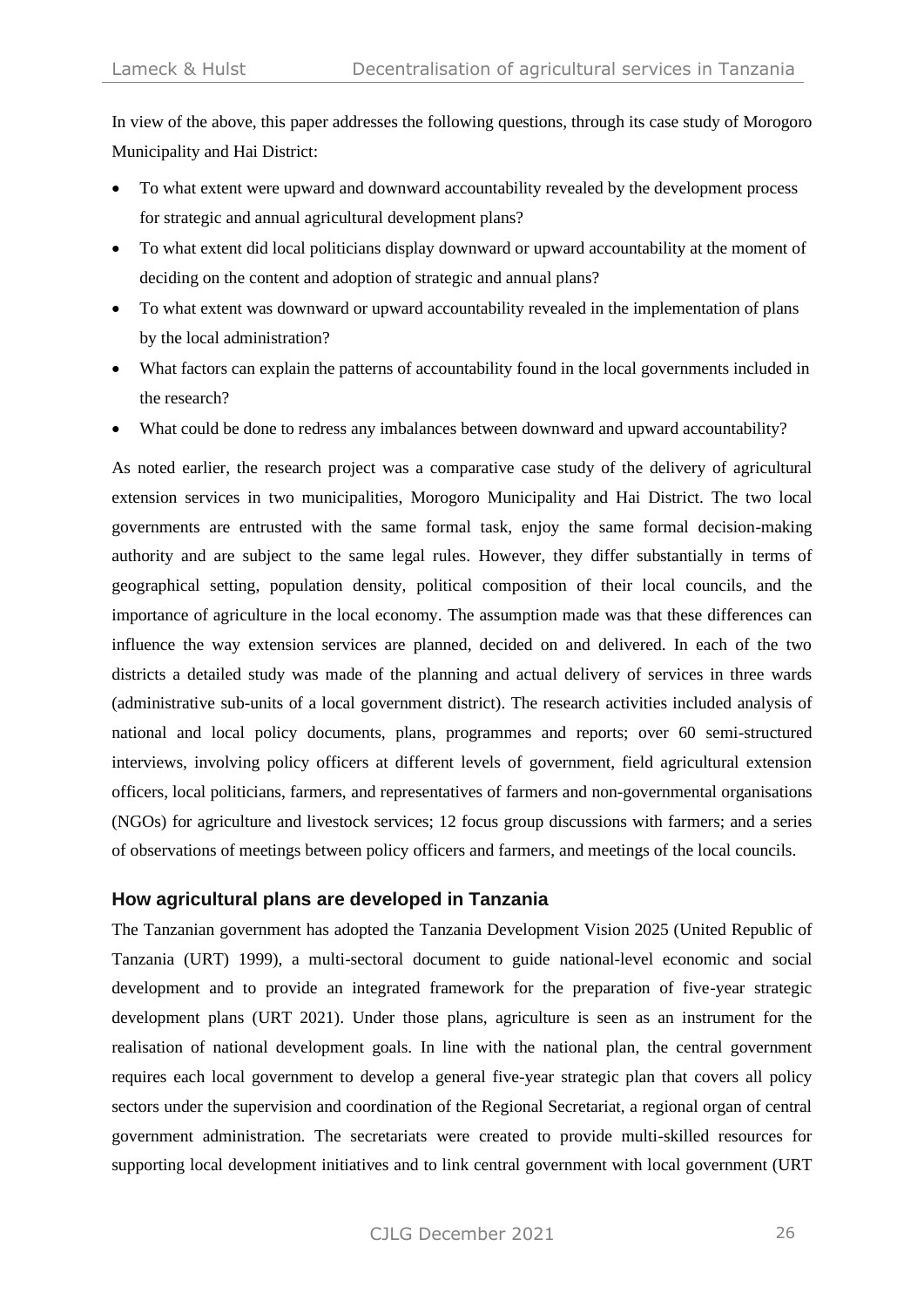1997). To this end, they provided technical support for the strategic plans developed in Morogoro and Hai. Those plans were in turn intended to guide annual development plans, including an agricultural development plan.

#### *The case of Morogoro Municipal Council*

Morogoro Municipality has a population of approximately 320,000 (based on 2012 numbers) and covers an area of 531.6 km<sup>2</sup>. Administratively, the municipality is divided into 29 wards, which are further divided into a total of 272 'streets'. Politically, the municipality consists of 29 elected ward councillors, ten councillors for special seats, and three members of parliament. The mayor is elected from amongst the ward councillors. There are five permanent committees composed of council members, while the administrative organisation consists of 13 departments and six units. One of the departments covers agriculture, irrigation and co-operatives, and another livestock and fisheries (URT 2016b).

In March 2011 the municipality approved the five-year strategic plan for 2011–16. The plan identified the targets cascaded from the national plan to be reached in the year 2016 and strategies to be used. One of the areas addressed by this strategy was crop production. In the first place, the municipality intended to increase maize production from 2.8 tonnes per hectare to 3.2 in the year 2016 through the use of improved technology, the provision of extension services, subsidised agricultural input and the procurement of agricultural implements. Secondly, the municipality planned to improve paddy production through the use of improved agricultural technologies, traditional irrigation schemes, subsidised agricultural input and extension services, and by training farmers on improved technology (URT 2011b).

In the year 2016, the municipality developed another strategic plan covering the period 2016–21. Unlike the previous plan, the current plan concentrates on reducing post-harvest losses. It aims to: reduce post-harvest loss of green vegetables and tomatoes from 60% to 40%, through training 1,785 farmers and constructing one tomato processing and packaging unit; reduce post-harvest loss of maize from 40% to 20% through training of 7,700 farmers; reduce post-harvest loss of mangoes from 40% to 20% through offering training to 1,273 farmers and the provision of 500 litres of insecticide for the eradication of fruit flies; support seven farmers' groups with improved solar driers; and ensure extension service delivery is strengthened from 50% to 70% through providing motorcycles, constructing a farmers' exhibition building, and preparing learning materials such as leaflets and posters about improved crop husbandry (URT 2016b).

Although the municipality is required to develop its strategic plan through a detailed SWOT analysis, the plans adopted in both 2011 and 2016 were generalised, with percentages extracted from the national agricultural strategic plan (URT 2016b), and did not reflect the specific problems identified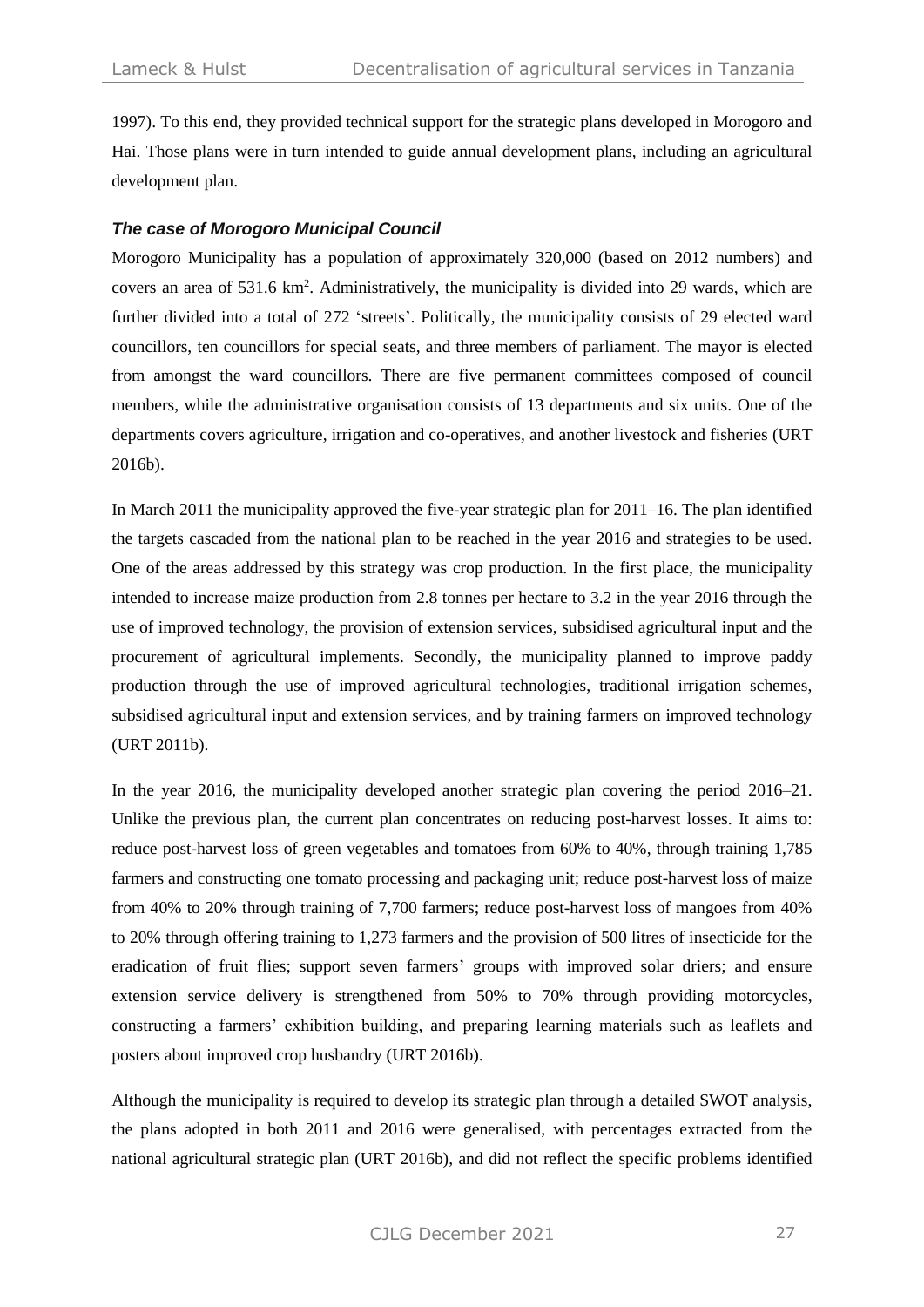by farmers. For example, according to the SWOT analysis for extension service delivery conducted by council officials in the year 2011, local farmers face a problem of insufficient access to advice and agricultural information due to lack of incentives and inadequate working facilities for the extension officers. The farmers also lack modern farm implements and consequently rely on traditional tools such as hand hoes. In addition, they do not have adequate transport to send their crops to market. However, the strategies in the plan to address these issues and increase production appear inadequate. They focus on aspects such as improving agricultural technologies, improving extension services, subsidising agricultural input and buying motorcycles for extension officers, without showing specifically how results will be achieved. Also, the lack of incentives for extension officers, and attention to their specific work needs – such as toolkits for soil analysis, office equipment, rain boots and other items – do not feature explicitly in the plan (URT 2016b). By contrast, the targets to reduce post-harvest loss of crops and vegetables are formulated in percentages. Research participants suggested that these targets were taken from the national plan that is sent to local governments as a guideline (interviews with agricultural and livestock officers). This finding is supported by the fact that the planning process must conform to the national manual for strategic planning and budgeting (URT 2016b) and that technical support was provided by the Regional Secretariat, which issued guidelines for writing the plan.

The plan was also supposed to reflect the opinions of stakeholders. Some stakeholders such as farmers' groups were indeed consulted, but their input was not adopted. For example, they proposed subsidised agricultural inputs and enough extension officers to provide advice and information on modern technology to farmers. But the plan did not mention or reflect these specific interests (interviews with district planning officer and district agricultural and livestock officer). Research participants suggested that it was instead based largely on central government priorities as applied by local officials, based on their long working experience as heads of departments (interviews with municipal planning officer, municipal agricultural and livestock officer, ward councillors).

Interviews with ward councillors revealed that they played only a minor role in preparing the plan. First, they saw themselves as having insufficient skills and knowledge to discuss a technical plan. Second, they thought it was the job of appointed officials to develop the plan because they know about central government guidelines. Third, they believed wrongly that the plan was prepared based on the input of lower-level officials who work directly with farmers. Fourth, they believed that the plan reflects the instructions from central government which provides funds for its implementation, and that they should respect those instructions. This view is also supported by the mayor's statement that the plan must be consistent with the national government plan (URT 2016b).

In order to implement its five-year strategic plan, the municipality must prepare agricultural development plans for each year. While the strategic plan is supposed to be based on national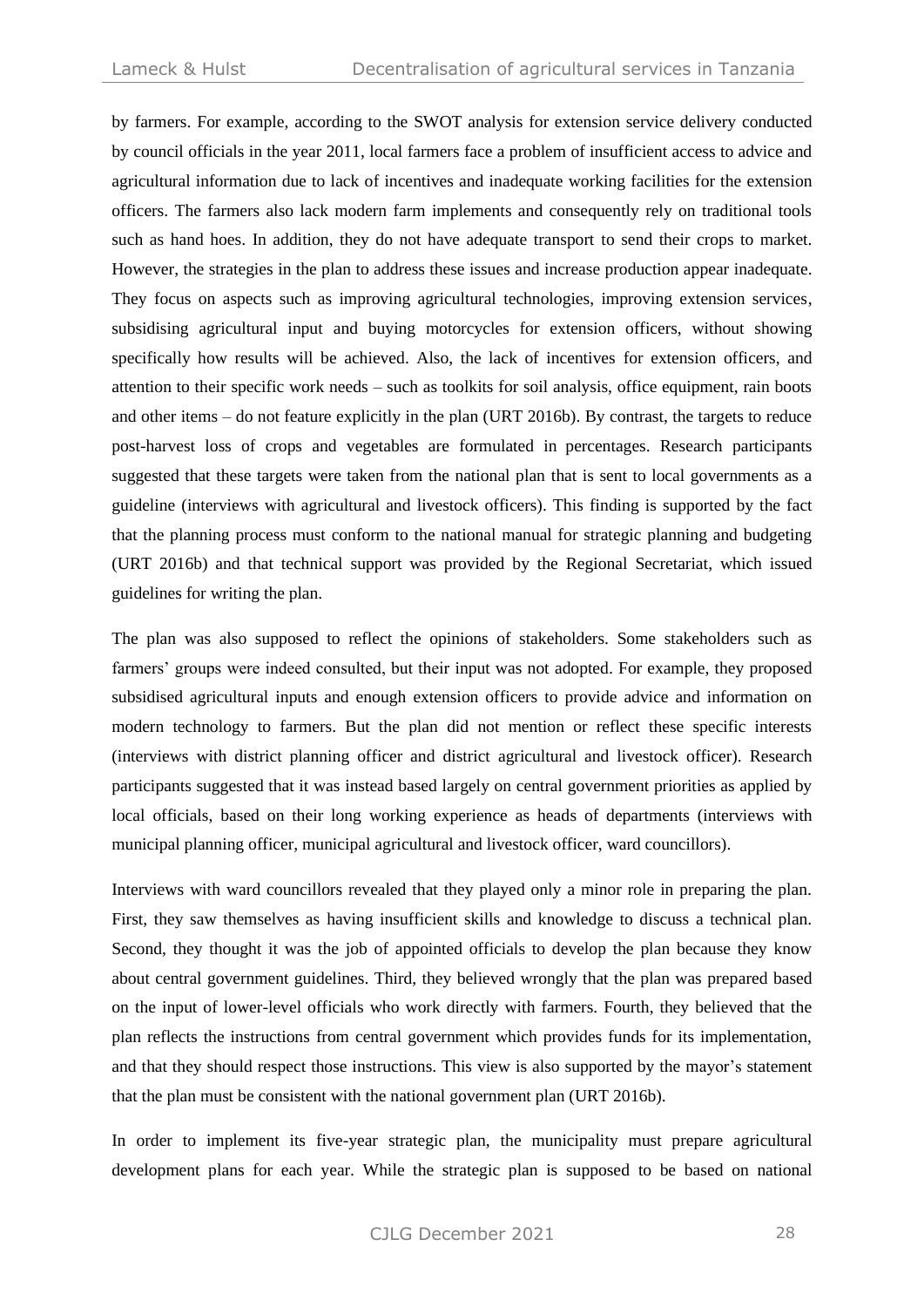guidelines and a local SWOT analysis, the agricultural development plans must be developed according to the formal procedure set out in the central government guidelines (URT 2006b). In Morogoro Municipal Council, the district facilitation team has been trained to apply a bottom-up planning procedure (interview with municipal agricultural extension officer).

According to the guidelines, the planning process begins at the lowest administrative level, the 'street', with around 1,000 inhabitants. Once a year and upon instruction of the municipal director, every street organises a special meeting for citizens to deliberate on their agricultural priorities. The process of planning is supposed to articulate the problems and priorities of the farmers. In practice, extension officers take the lead. They present ideas for projects to farmers for them to discuss. If the farmers present their own proposals for the improvement of production or marketing, the extension officer informs them about the costs and benefits involved in the realisation of such ideas, and whether it will be possible to obtain funds. Both the initiatives of the extension officer and his advice concerning suggestions made by farmers are based on what he thinks conforms to central government priorities (interviews with agricultural extension officers and farmers in the Kilakala, Bigwa and Kichangani wards of Morogoro Municipality).

#### *The case of Hai District*

Hai is one of the districts of the Kilimanjaro region with a population (in 2013) of over 210,000 inhabitants (URT 2013). Its political and administrative structures are very similar to those of Morogoro, but with fewer councillors (14 ward councillors and five for special seats). Again, there are designated departments for agriculture, irrigation and cooperatives, and for livestock and fisheries.

Like Morogoro Municipality, the council adopted a strategic plan which covered the period  $2011-16$ , with a target to increase total food production from 241,800 tonnes in 2011 to 313,160 tonnes in 2016 by training groups of farmers on modern farming techniques to produce maize, rice, bananas and beans, and through the construction of demonstration plots for sorghum production. This was expected to increase maize production by 25%, rice production by 37%, banana production by 1.8%, bean production by 30%, and sorghum production by 100% (URT 2011a)

In 2016 the council developed a further strategic plan for 2016–21, with targets to increase cash crop production from 0.13 tonnes/ha in 2016 to 0.2 tonnes/ha, and food crops from 3.9 tonnes/ha to 5.04 tonnes/ha through increased availability of agricultural inputs, rehabilitation and construction of new irrigation structures, expanded coffee nurseries, establishing farm field schools and demonstration plots, sensitisation on the use of agro-mechanisation, reduction of post-harvest crop losses and improved storage facilities. However, the projected growth percentages are not locally generated; rather they are more or less copied from central government guidelines sent to local government through the Regional Secretariat (URT 2016a; interview with Director of Planning).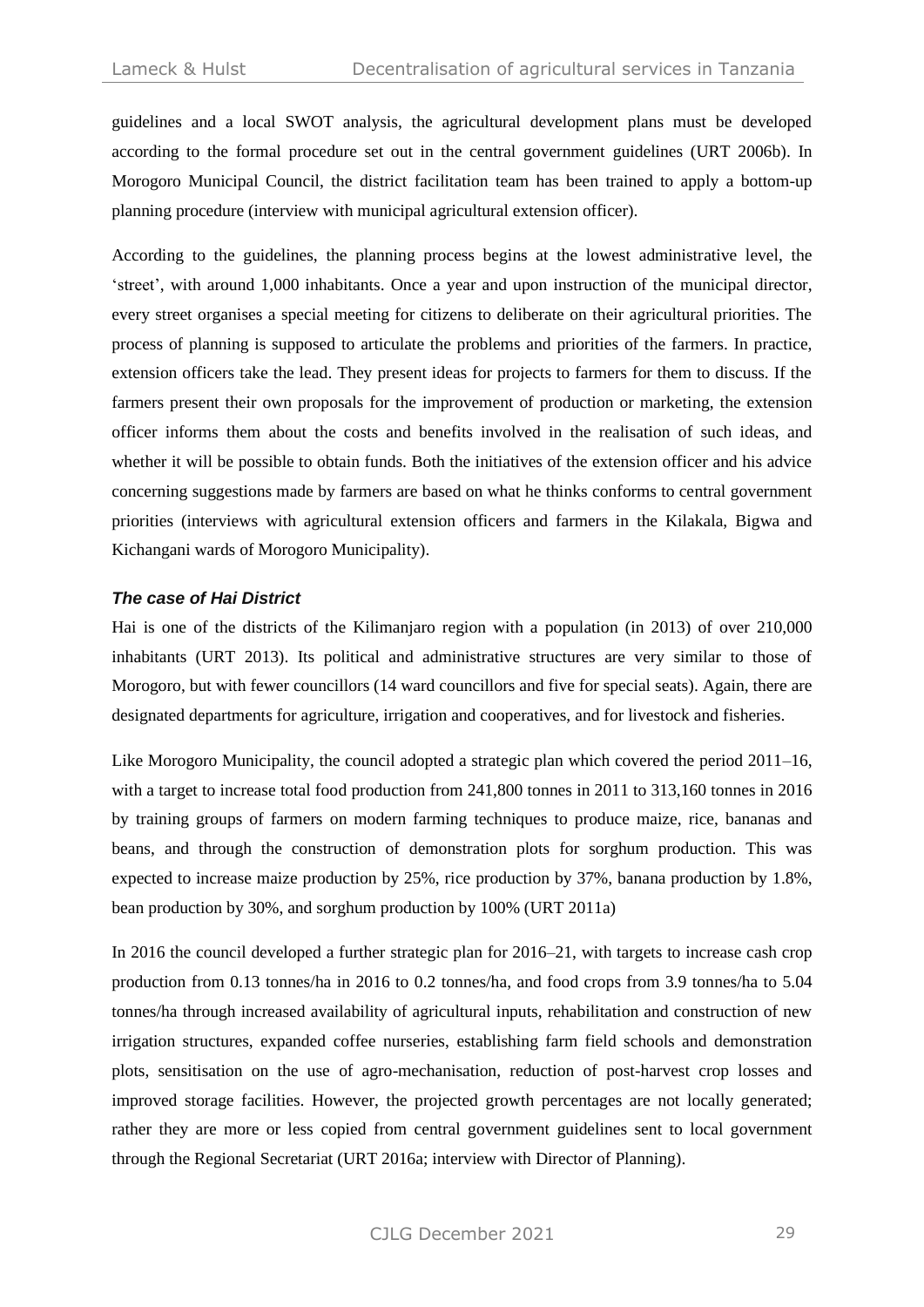As in the case of Morogoro, according to the national guidelines stakeholders must be consulted in preparing the plan. But farmers' organisations and cooperatives, which are key stakeholders, were not consulted. Although district officials at the ward level were supposed to collect citizens' opinions in order to inform themselves about their priorities, they did not do so. Even where they did invite citizens to provide their input, the citizens had no knowledge of the plan and did not know what to contribute (interviews with Rundugai and Masama ward councillors). It was only in the last phase of the preparation of the strategic plan that some stakeholders such as community members, traditional leaders and NGOs were consulted (URT 2011b) ; interview with district agricultural extension officer). Also, a draft of the plan was sent to a number of NGOs and community leaders for consultation, but their comments were not included in the document that was submitted to the council for approval.

The subsequent annual agricultural development plan was presented first to the relevant sectoral committee and then the planning and administration committee, which is primarily responsible for advising the full council and coordinates and discusses the input from other sectoral committees. However, in the meetings at which the draft plan was tabled, there was hardly any discussion about its content, the projects included or the allocation of budget to the projects. Instead, the committee meetings were preoccupied by discussion on other items such as revenue collection and cash flow issues. This pattern was repeated in the meetings of the full council (URT 2017).

Once the plans and budgets have been established by the full council, they are submitted to central government for approval. In practice, the Regional Secretariats are the decision-makers. Over recent years, all yearly agricultural development plans for the whole country have been approved without further ado. Given the close involvement of the Secretariat in the development of the plans and the dominant role local officials play, that comes as no surprise.

#### *Comparative assessment*

Firstly, the problems ostensibly facing agriculture in the two districts were very generalised and similar, in spite of big differences in their agro-ecological characteristics (namely climate; lack of modern farm implements and means of transportation; lack of resources for extension services; and a differing adoption rate of new technologies by farmers (URT 2011a, 2011b). Secondly, both plans contained very detailed targets for increased production of different crops and livestock, but did not explain what the targets were based on. They were in fact taken from national documents sent to the local government by the Regional Secretariat. The role of the Regional Secretariat is to provide technical assistance and advice to local government in developing plans, but in both cases the Secretariat's contributions were not taken as advice, but as instructions to be implemented, because in practice local sector policies must conform to planning guidelines provided by central government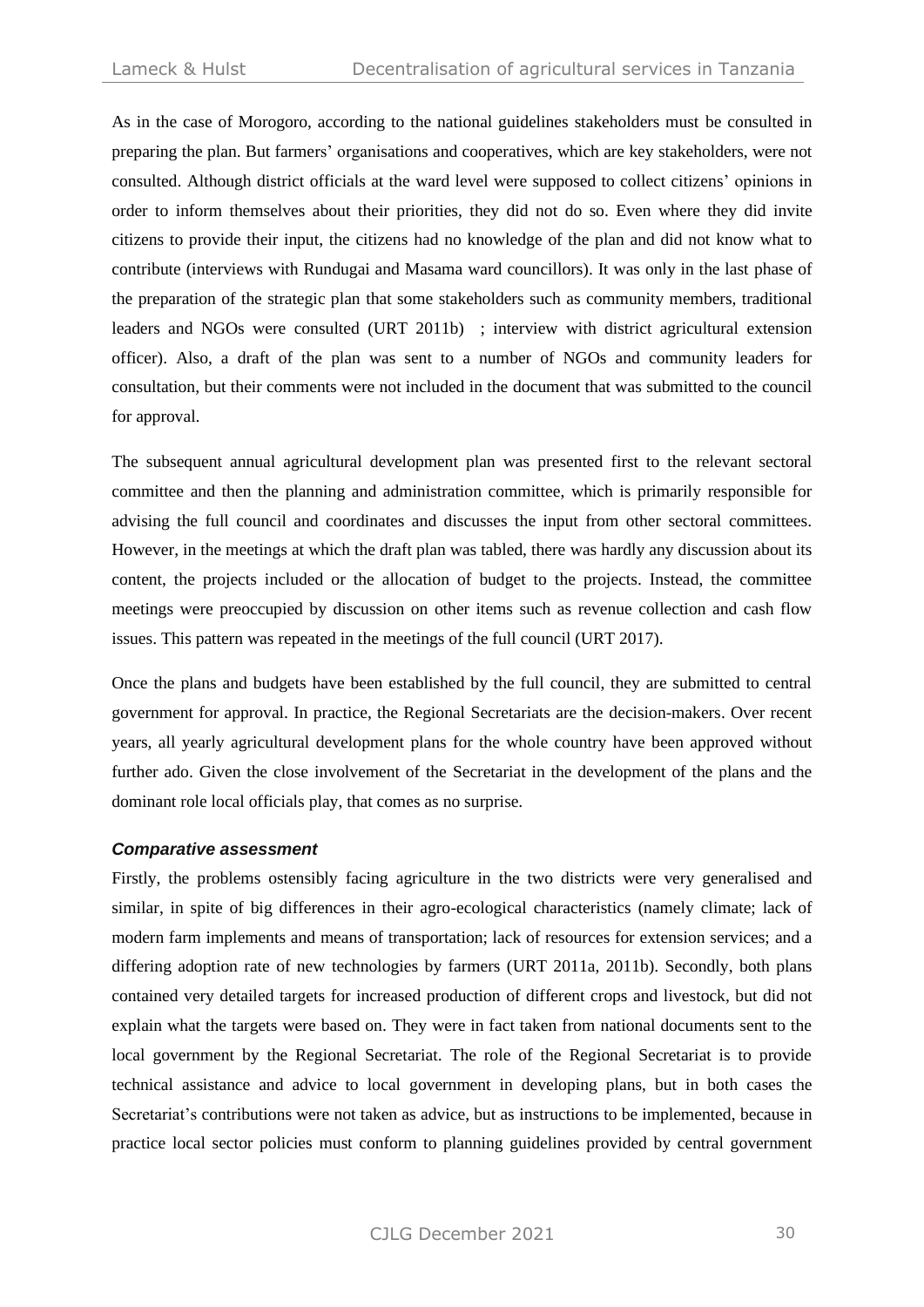(Research on Poverty Alleviation (REPOA) 2008); interviews with Heads of Department of Agriculture and Livestock at Morogoro and Hai).

With respect to the planning process in Morogoro and Hai, two findings stand out. First, the bottomup procedure was followed: in both local governments street and village meetings took place and the process followed the steps prescribed in the national 'Opportunities and Obstacles to Development' framework (URT 2006a). But second, and in contrast with the goal of the framework, when it came to identifying necessary agricultural projects and the selection of projects to be financed, extension officials played a dominant role. In fact, to a large extent the process consisted of convincing farmers of the relevance of projects the officials interpreted to be in line with central government priorities and to meet conditions attached to central government grants. This was especially the case in urban Morogoro (interviews with ward executive officer and ward agricultural extension officer at Morogoro). In rural Hai District the consultation process was relatively more interactive and farmers sometimes made suggestions (ward agricultural extension officer and village agricultural extension officer Hai). But even in Hai District the officials selected the projects. As in Morogoro, the ward development committees, chaired by the elected ward councillor, approved the drafts submitted to them by the ward facilitation teams without discussion. The district facilitation teams then compiled the ward plans into district plans. In the process, administrators made sure that central government guidelines were taken into account. Examples of this included concentrating efforts on two crops only; selecting only projects that add to the value chain; and financing projects in only a limited number of wards (interviews with Head of Department of Agriculture and Livestock in Morogoro, and district agricultural extension officer and district agricultural and livestock officer in Hai).

After compilation of the ward plans into a draft agricultural development plan, the latter is integrated in the overall annual district development plan and submitted to the Regional Secretariat for 'review and advice'(REPOA 2008). In fact, the Regional Secretariat simply made sure that the district plan abided by guidelines provided by central government, including indicative figures for the available budget (interviews with district planning officer, Hai District Council and municipal planning officer, Morogoro Municipality).

The overall picture concerning the development of strategic and annual plans is that upward accountability of public officials completely dominates: farmers and organisations are either not involved in the planning process – in the case of strategic plans – or if they are, their input is not taken into account. The local officials act as if they have to respond to the central government bureaucracy. This is also the case with the elected ward councillors: instead of articulating the preferences of their constituencies, they simply rubberstamp the ward plans put to them by the administrators, assuming that the plans reflect their party manifesto and central government guidelines and it is pointless to question them (findings of interviews with Morogoro and Hai councillors).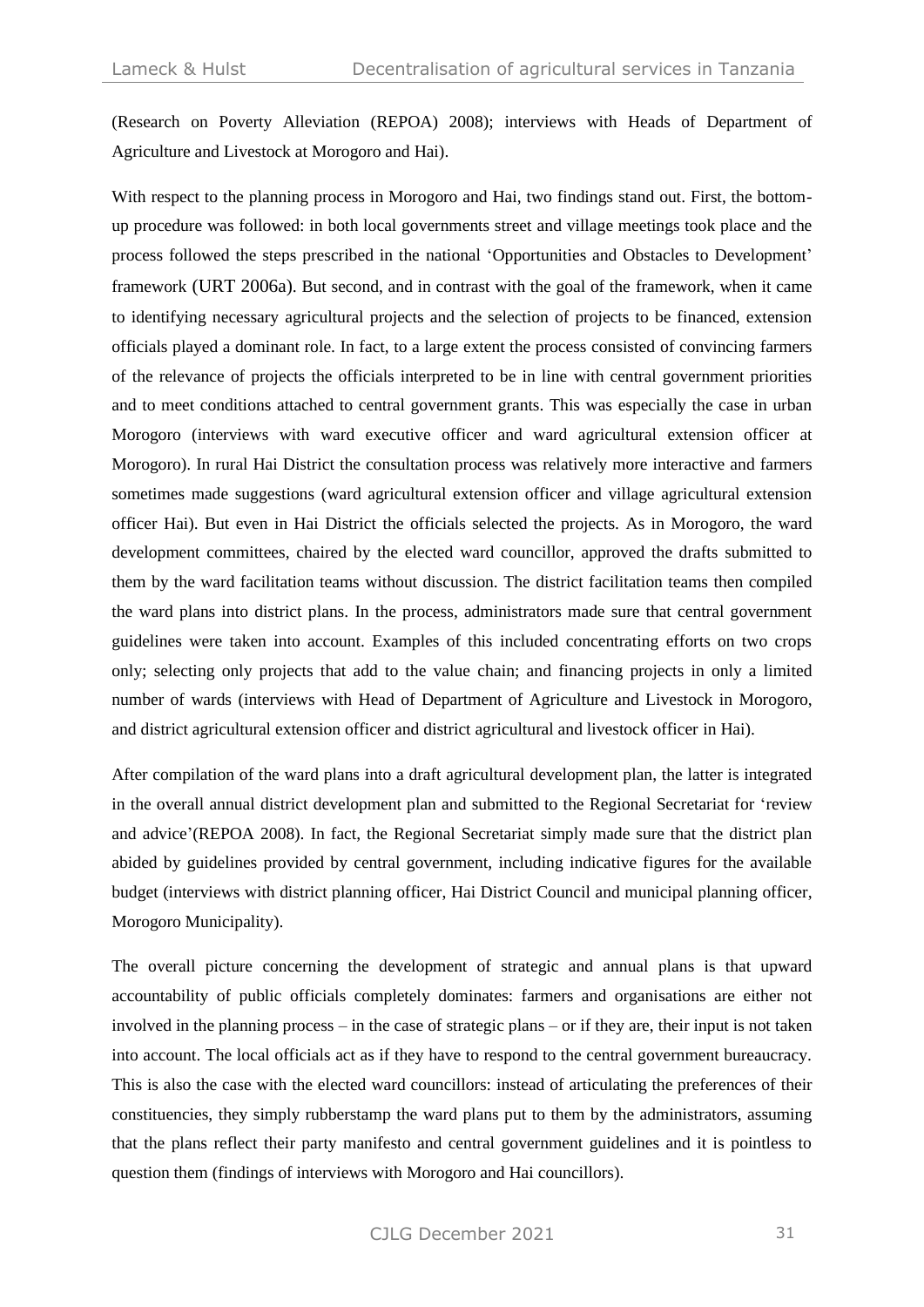### **Accountability in the formulation of agricultural plans**

It is the competence of the local council to approve the strategic and annual agricultural development plans. The procedure is that drafts developed by council staff are first submitted to and discussed in council committees. Apart from the sectoral committees for which the plan is relevant, this always includes the finance and administration committee. Subsequently, plans are tabled at full council for final decision-making. Local government plans are then subject to approval by central government.

The present research found that in both local governments studied neither the council committees nor the full councils discussed the strategic plans in detail. Apart from an occasional question, the council committees hardly paid any attention to the SWOT analyses and the targets included in the strategic plans. The full councils approved the plans as they were submitted. In the process as a whole, no amendments were made to the drafts developed by the council staff (minutes and observations of council meetings of December 2014 in Morogoro and Hai District). As indicated earlier, councillors gave a number of reasons for their passive role. First, some found themselves not competent to assess the technical details of the strategic plans and dared not to question the expertise of the council staff. Second, some argued that they thought the plan was based on the input of low-level officials who directly work with farmers and thus reflected their preferences. Third, and most importantly, they argued that they believed the plans developed by the council staff conformed to central government guidelines, and that they should respect these. A failure to do so could jeopardise their standing for reelection or promotion in their political career (interviews with councillors in Morogoro; and with councillors and council chairperson in Hai).

Strategic plans provide a framework for the planning of activities; however, they do not have direct implications for the allocation of funds. Up to a certain point, one can understand that they do not provoke a lively political debate. However, one would expect greater interest when it concerns annual plans: these contain the projects for which financial resources are made available, and if successful such projects can make a real difference for the farmers involved. As projects are generally confined to one ward or a very limited number of wards, it would make sense for councillors to try and make sure that their constituencies benefit from the funds that become available. One would expect discussions about priorities and the possible efficacy of projects included in the annual plans.

In Morogoro, where all council members were elected from the national ruling party, the annual plans were approved without discussion (minutes and observations of council meetings in Morogoro and Hai District from January to December 2015; interviews with councillors in Morogoro and Hai District). The explanations for the passive role of the councils very much resemble the ones presented above, except for one. With respect to the selection of projects to be financed councillors did not feel that they lacked expertise, but they did believe the plans presented to them reflected the priorities of central government and the ruling party, and that it was not in their interest to question them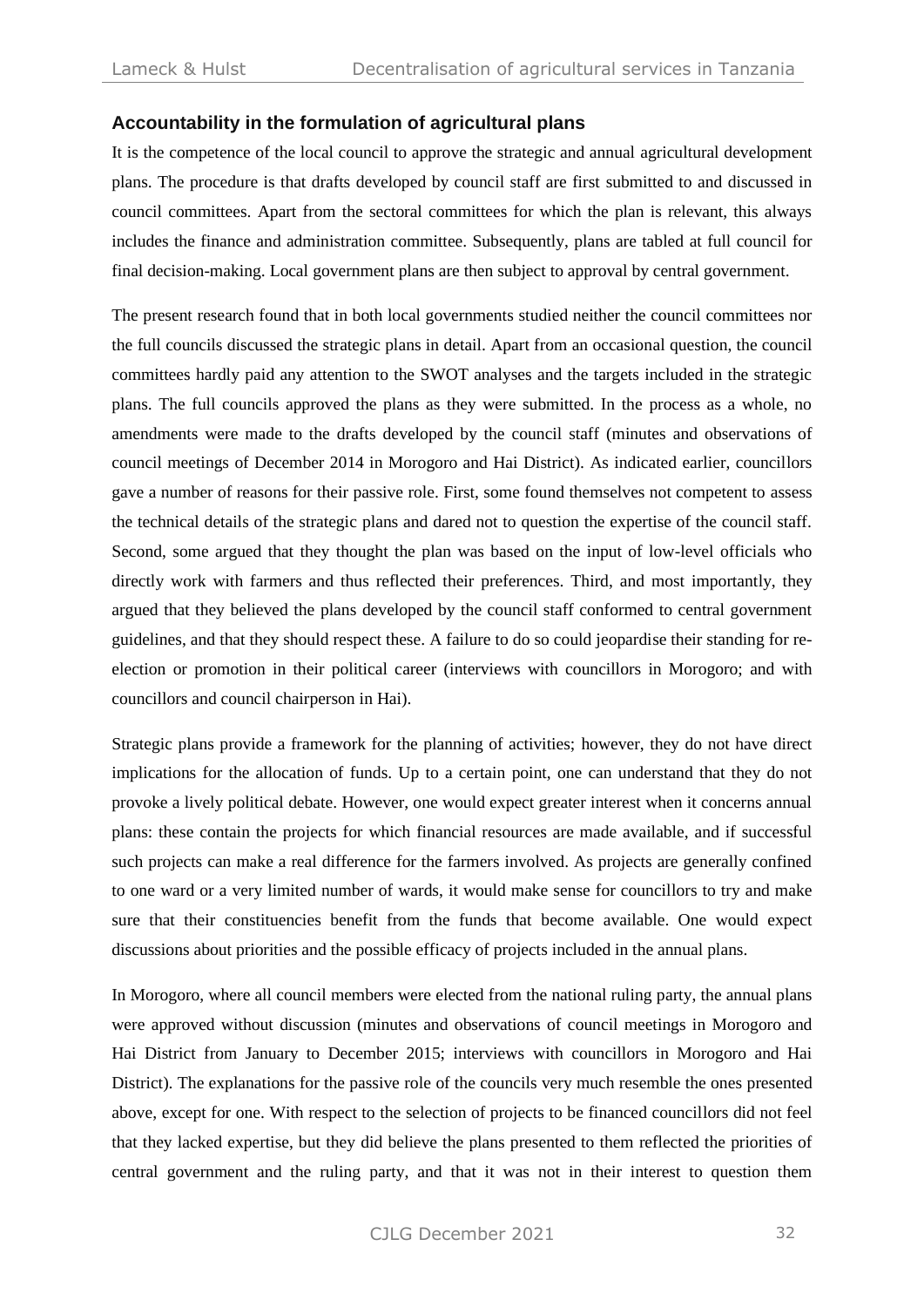(interviews with councillors in Morogoro):*"We are here to implement our party manifesto. It is the party manifesto that determines our career in politics"* (interview with councillor in Morogoro)*.* 

In Hai District, the authors found that members of the national opposition party, who make up half of the elected councillors, did question the allocation of funds to certain projects. In the end, however, they did not oppose the approval of the annual plan in 2014 because, they argued, the district did not have enough resources of its own to finance extension projects and they did not want to jeopardise the allocation of grants to their district by opposing the plans tabled (interviews with councillors in Hai District).

The present research therefore shows that the process of decision-making by local councils is almost completely dominated by upward accountability. Overall, councillors simply accept the plans submitted to them by the administrative staff. The authors observed no effort whatsoever to articulate specific preferences of the local community as a whole or of specific wards represented by councillors. The fact that discretionary space for local councils is limited plays a role. However, more important is the fact that local councillors are convinced that it is neither their role, nor in their interest, to question plans that they assume reflect the priorities of central government.

#### **Accountability in the implementation of agricultural plans**

The annual agricultural plans approved mainly consist of the extension projects included in the plan. In the case of Morogoro and Hai, these included setting up farmers' groups, acquiring farm implements, agricultural input, educational material, and transport to be used by extension officials in farmers' field schools or training sessions. These projects may face a number of obstacles and risks. One is that the final approval of a local plan that meets the budget ceiling established by central government does not mean that funds will actually flow to local government in time to initiate the projects included. Consequently, local government has to prioritise which of the approved projects can start and which have to be postponed. Second, in many projects financed by central government grants, some kind of matching contribution by local government or the farmers themselves (in kind or in money) is assumed. If this does not materialise, the implementation of projects is at risk. Third, there is always the risk of misuse of funds by the local administration, for example by using central government grants for special allowances to public officials.

The responsibility of local councils for the provision of agricultural extension services implies that they must supervise implementation of the projects included in the agricultural development plan and hold administrators accountable. In contrast with the limited role local councilors play in the development of strategic and annual plans, this study suggests that they are quite active in supervising implementation. First, in the case of the need to prioritise between projects because of lagging cashflow, individual councilors did not hesitate to lobby senior administrative staff for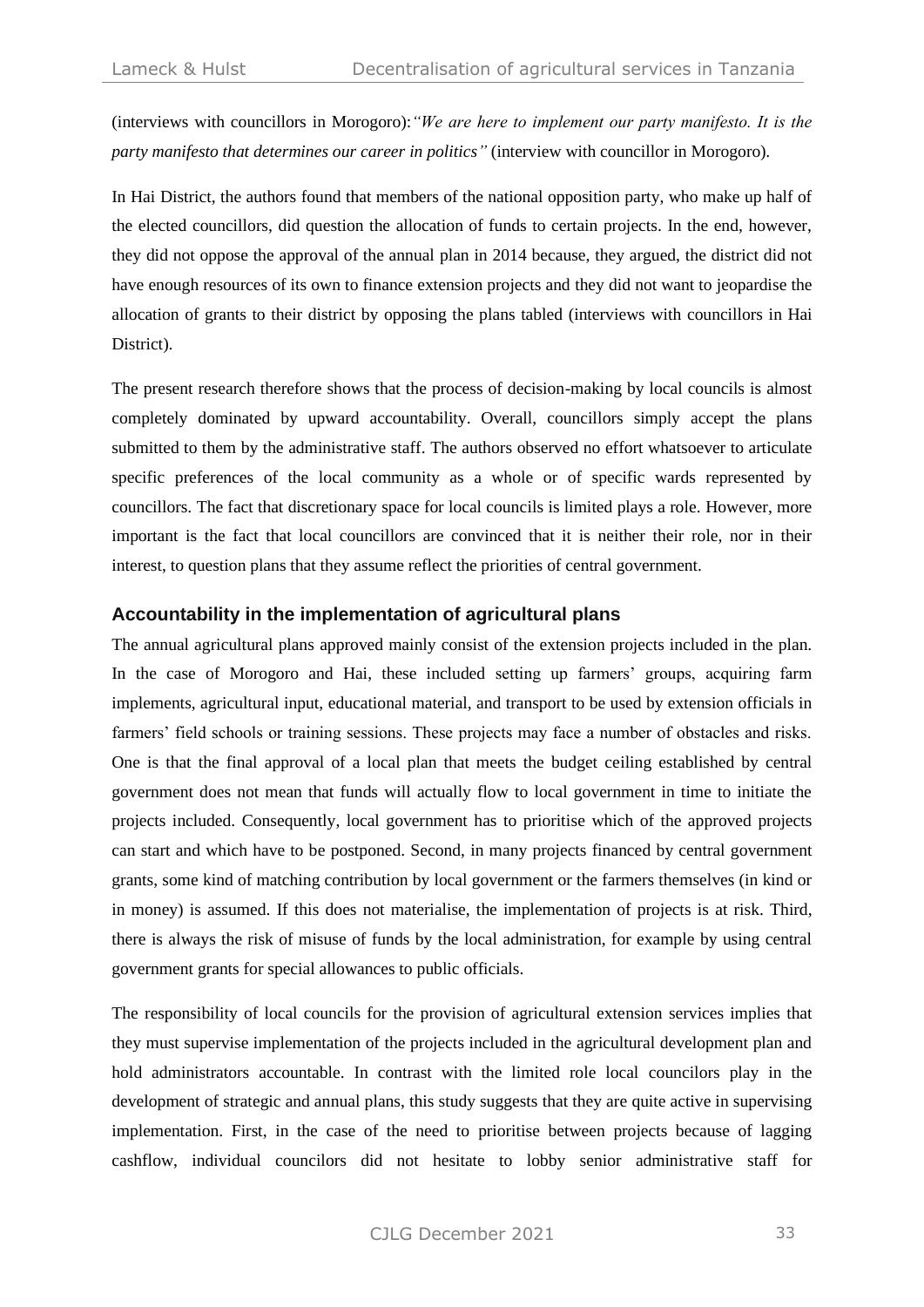implementation of projects in their wards (interviews with ward councillors in Morogoro and Hai District Council). Second, the council committees met quarterly to discuss implementation reports drawn up by the administration and actually probed administrators to find out whether progress had been made and funds had been used properly. Third, council committees inspected the implementation of projects on site. Fourth, council committees did not hesitate to ask for additional information about implementation or to issue detailed instructions to senior administrative staff with respect to revenue collection vital to co-finance projects (minutes of council committees in Morogoro and Hai District Council).

The picture is clear: in the implementation phase councillors defend the interests of the ward they represent, and councils supervise local administrators and hold them accountable for implementing the annual development plan. Councillors can display this downward accountable behaviour safely. The plans and projects have been approved by central government and they do not run the risk of inconveniencing central government or the leadership of the ruling political party. On the contrary, securing the proper implementation of what are considered central government decisions would be assumed to be to their credit.

### **Analysis and discussion**

This study of accountability in the development and implementation of agricultural plans in Tanzanian local government leaves no room for doubt. In the planning process, including the planning cycle covering the year 2016–21, both elected local politicians and appointed local administrators overwhelmingly display upward accountability, and consultations with affected groups are almost non-existent. Although the decentralisation of extension services was meant to result in local accountability and demand-driven services, and central government issued procedural guidelines to support this, in practice upward accountability dominates almost completely.

The authors suggest several explanations. First, despite the rhetoric of 'Decentralisation by Devolution' reform (Njovu 2013; Munga et al. 2009), administrative decentralisation is very limited. In agriculture, local governments depend on grants that come with specific conditions; national policy documents formulate central government priorities; and local plans and budgets are subject to supervision and approval by central government. Regional Secretariats – representing central government – are closely involved in the development and supervision of local plans and the implementation of projects.

Second, political decentralisation is limited. The national party leadership controls the selection of candidates for local elections; and hence local councillors very much feel that their careers depend on the loyalty they show to the leadership of their political party and party manifesto. Although it was not part of this research, it seems likely that the local organs of the ruling party enforce its grip on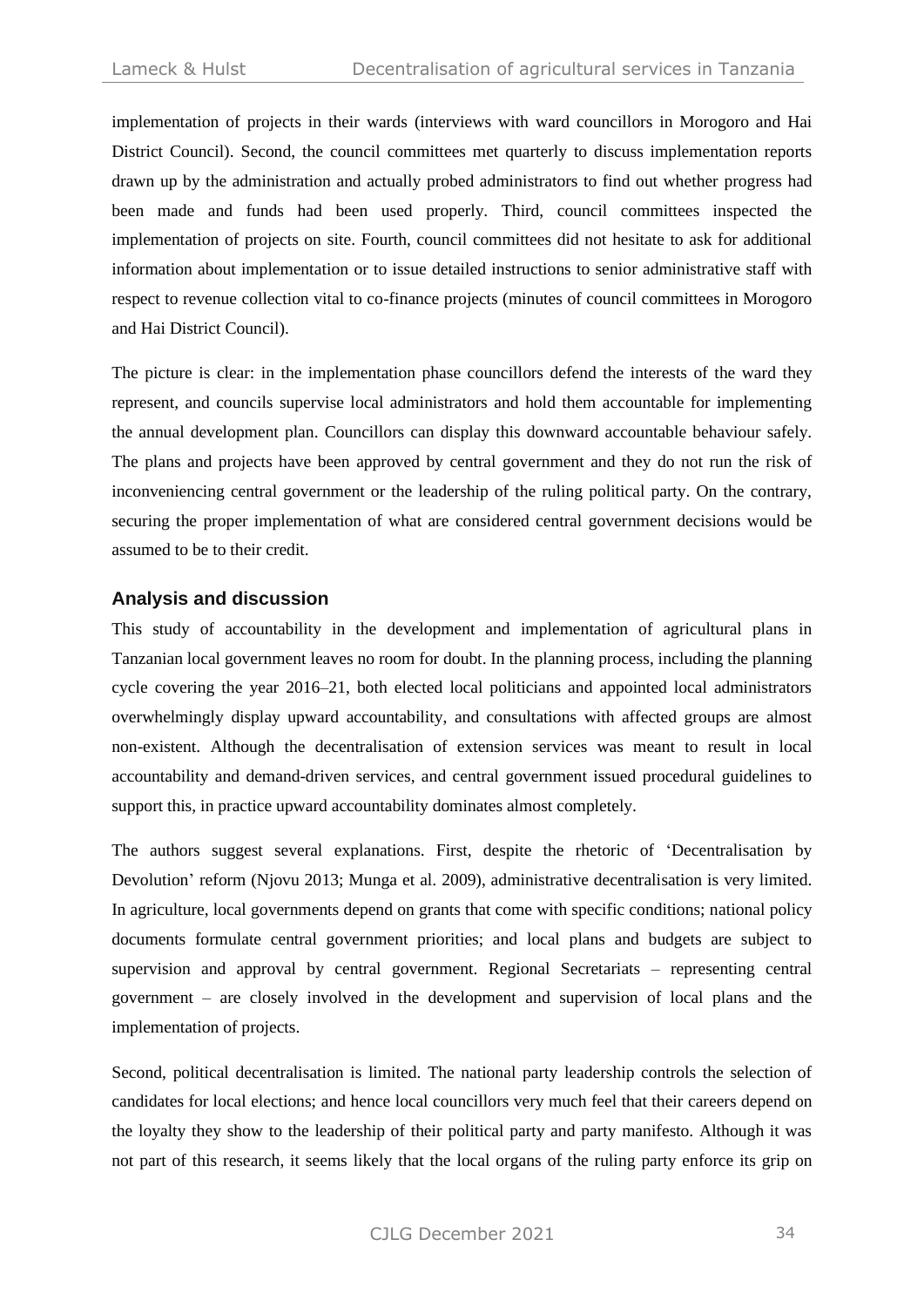local politicians and voters, reducing competition at the grassroots level (Croke 2017). All this produces strong incentives for local politicians to display upward accountability.

Third, human resources management is highly centralised. As a corollary of the Local Government Reform Program I, in 1999, full authority was notionally granted to local government over its local staff (URT 1998). However, this authority has been steadily curtailed by the Public Service Act 2004 and a series of Public Service Regulations (Tidemand and Msami 2010, p. 51). A 2007 revision of the Public Service Act established a centralised recruitment system. In practice, central government recruits and allocates not only local executive directors and heads of departments, but the entire staff of health, educational and agricultural services; and only the minister can decide on dismissal (Hulst et al. 2015). In addition, there is a blurred boundary between administration and politics (Croke 2017). The appointment of senior staff is also based on affiliation to the ruling party, and apart from conformity to central government rules, allegiance to the party manifesto has a positive impact on the evaluation of their performance. All this creates strong incentives for council staff to display upward accountability.

These explanations to a large extent coincide with factors already identified in the literature. However, there is a need for further reflection about what is actually happening at local level. It is not surprising that in the end central government guidelines and priorities are reflected in local plans. However, what is surprising is that local officials, especially local councillors, do not in any way discuss the plans put to them or question the proposals to allocate financial resources to certain projects. Central government guidelines and priorities are not so precise that they leave no options at all. If central government issues a directive to select agricultural extension projects in a limited number of wards, to concentrate efforts on two crops, or to select projects which add to the value chain, there is still ample room for local governments to determine the detail. Councillors could decide to select projects which they think would be more urgent than those suggested by the council staff. As well, farmers, ward extension officers and ward councillors could have a serious debate about which projects should be included in a ward plan and would contribute more to the value chain. All this could take place within the limits of the discretionary space set by central government and would present the opportunity to better attune plans and projects to local circumstances and preferences. However, judging by the situation in Morogoro and Hai District, no serious debate or discussion of this kind takes place. This cannot be explained by the limited administrative decentralisation, or by the strong upward accountability incentives created by the political institutions or the centralised system of management of the local staff: these factors do not directly result in one specific strategic or annual plan.

The authors therefore suggest that the upward accountability of local politicians and administrators is not primarily the result of *calculated behaviour*, where actors in every situation weigh their options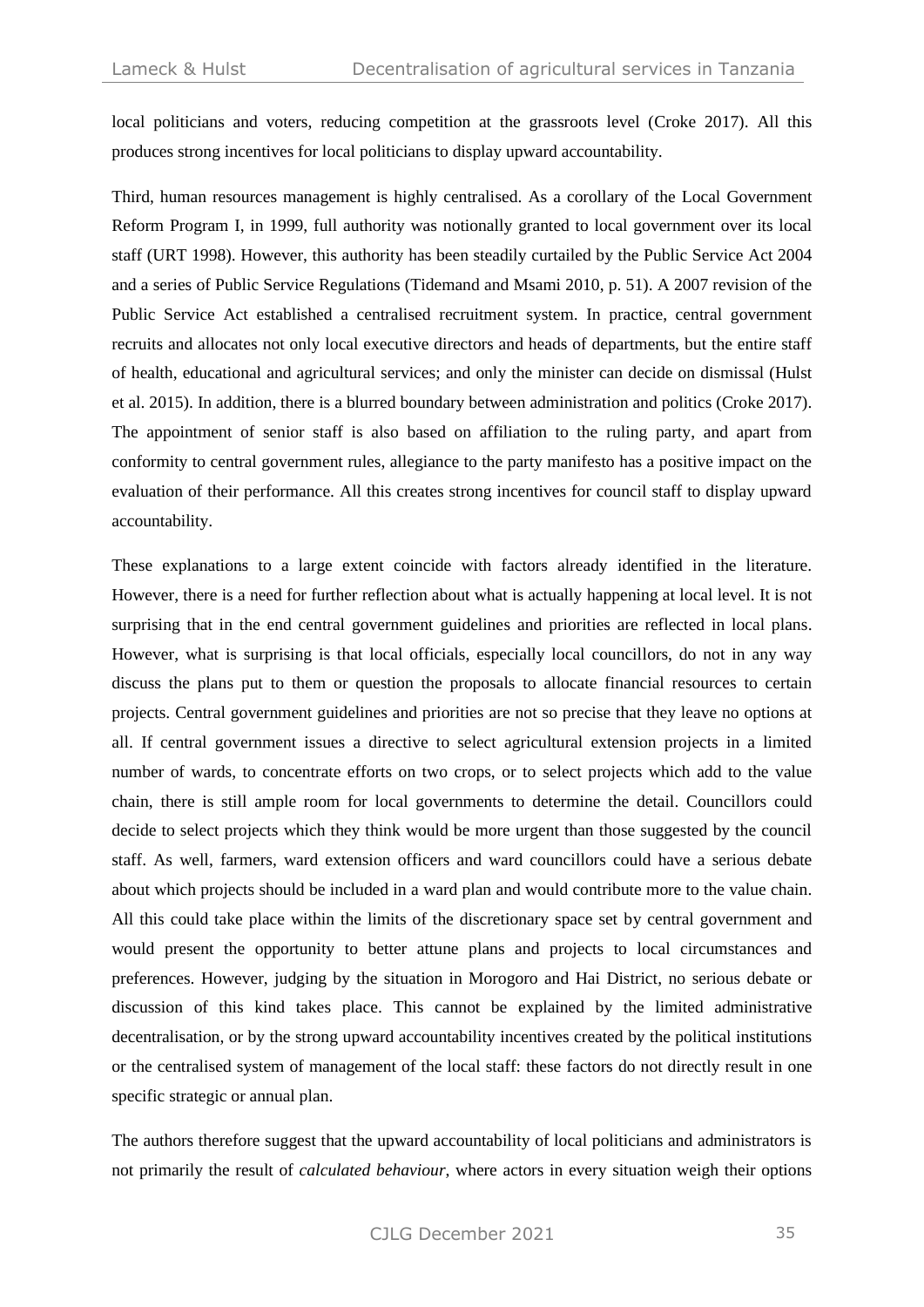and decide which will serve their personal interest most; but rather that local government suffers from a *culture* of upward accountability. Using the concept of culture as a set of social (that is, informal but shared) rules that guide actors' behaviour (Huizenga 1995), a distinction can be drawn between rules that guide the interpretation of social reality and rules that forbid or prescribe a certain behaviour in certain circumstances (Huizenga 1995). One *interpretation rule* found amongst local councillors is that proposals or plans submitted to them by the council staff reflect the priorities of central government. In addition, local councillors subscribe to the *decision rule* that you must not question or go against central government priorities. The combination of these two rules relieves councillors of the duty to scrutinise proposals, suggest alternatives, or argue that any such alternatives would also meet the guidelines and priorities set by central government – which is what a councillor should do to find the right balance between downward and upward accountability.

#### **Conclusion and recommendations**

What could be done to achieve a better balance in the Tanzanian context? The present research suggests that it would not do to simply increase the degree of local autonomy: that is, reduce central guidelines and make local government less dependent on conditional grants. As long as the career of local councillors and staff depends on their loyalty to the leadership of the ruling party and central government, incentives for upward accountability will remain strong and there is no reason to believe that the two social rules identified above will be substituted by others. The key seems to lie in changing the incentive structure. One suggestion would be to enhance the involvement of the local community in the nomination of candidates for local elections. Because the Tanzanian electoral system requires that councillors are elected to represent a ward, this involvement should be organised at the ward level, for example by giving villages and streets the opportunity to discuss the nomination of candidates for election.

Second, currently local elections are held concurrently with those for national parliament and the president. If local elections were held separately from national elections, this would increase the scope for local themes and issues to be debated; and if local councillors were chosen because of their views on the development of the local community, it would create incentives for downward accountability. Third, although Tanzania has a multi-party system, the requirements to establish a new political party are quite strict. The legislation in place does not provide an opportunity to start a *local* political party, nor does it allow a citizen to stand for political office as an independent candidate. Allowing for more political competition at the local level could give rise to social rules that required politicians to be more accountable to their community (Hiskey 2006; Lankina 2008; Collord 2021).

In addition, it would be necessary to change the incentive structure for local administrative staff. Giving local governments the full authority to select, appoint and manage their staff would foster the development of social rules that prescribe loyalty to the elected council and thereby support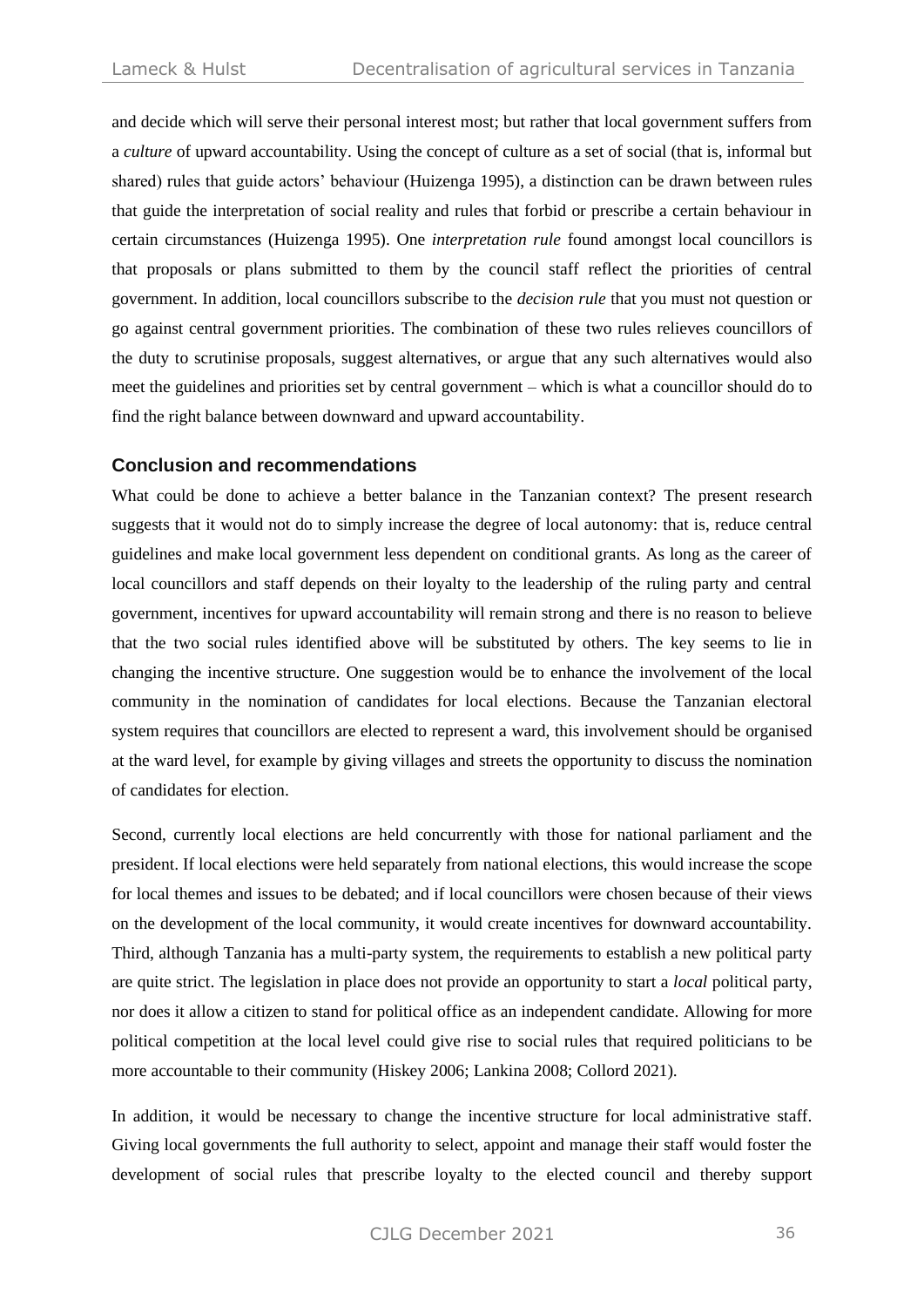downward accountability. However, this involves a number of risks. Nepotism at the local level can easily result in the appointment of unqualified staff and produce local administrative systems prone to clientelism and corruption. Moreover, from a national perspective, it can lead to the unequal distribution of scarce qualified staff, leaving districts that are unattractive to highly trained professionals without the necessary human resources (Njovu 2013; Munga et al. 2009; Lodenstein and Dao, 2011; Kinemo at al. 2015). Centralised recruitment seeks to avoid these drawbacks, and to provide for an equal distribution of staff with necessary qualifications. Therefore, arrangements for hiring and firing senior local staff should give both local and central government a significant role. One way to do so would be to give the council (or a council committee) the right to nominate or choose a candidate from a shortlist provided by central government. This would enable central government to ensure an equitable distribution of qualified senior local staff, but also make local officials aware that in the end, it was the local council that endorsed their appointment. In addition, one could give local councils the authority to impose disciplinary measures in the case of obvious misconduct, or introduce a rule that a senior official cannot be appointed to another public office without an honourable discharge by the local government he or she served previously. All this could create a context where social rules can emerge to counterbalance upward accountability.

To introduce the measures that are suggested here would require wise and courageous leadership. For democracy to survive in the long run, one must create opportunities for dissenting opinions and for the occasional change of power from one political force to another (Przeworski 2016 )

## **Declaration of conflicting interest**

The author declared no potential conflicts of interest with respect to the research, authorship, and/or publication of this article.

## **Funding**

The authors received no financial support for the research, authorship, and/or publication of this article.

## **References**

- Bardhan, P. and Mookhergee, D. (2003) *Decentralization and accountability in infrastructure in developing countries.* Mimeo: Boston University.
- Blair, H. (2000) Participation and accountability at the periphery: democratic local governance in six countries. *World Development,* 28 (1), 21–39. https://doi.org/10.1016/S0305-750X(99)00109-6
- Collord, M. (2021) *Tanzania's 2020 election: return of the one-party state*. Paris, France: Études de l'Ifri, Ifri.
- Croke, K. (2017) Tools of single party hegemony in Tanzania: evidence from surveys and survey experiments. *Democratization,* 24 (2), 189–208. https://doi.org/10.1080/13510347.2016.1146696
- Crook, R. and Manor, R. (2000) *Democratic decentralization*. OED Working Paper Series 11. Washington DC: World Bank.
- Crook, R.C. and Manor, J. (1998) *Democracy and decentralization in South Asia and West Africa:*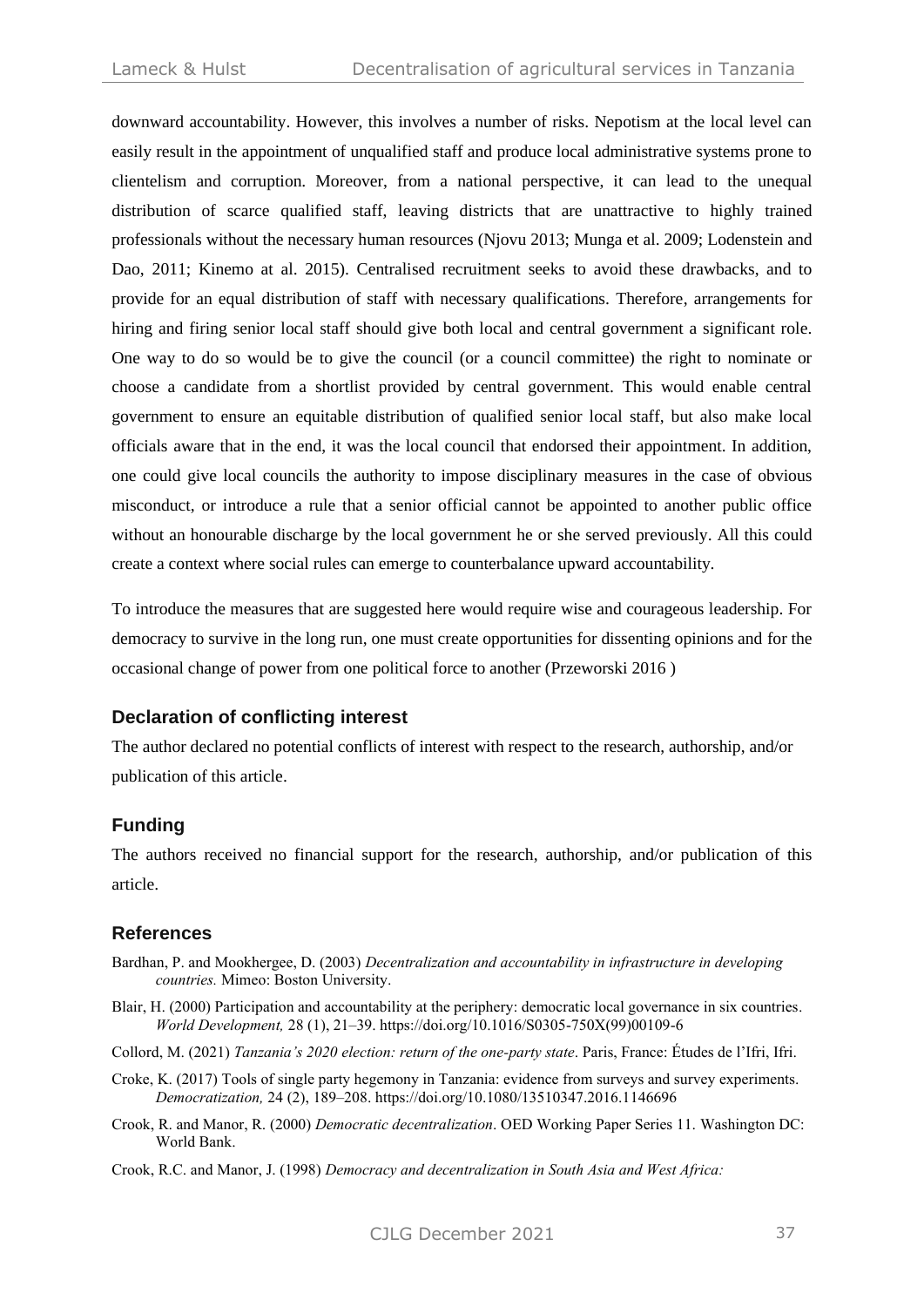*participation, accountability and performance*. Cambridge: Cambridge University Press.

- Dickovick, J.T. and Riedl, R. (2010) *Comparative assessment of decentralization in Africa: final report and summary of findings*. Mozambique: USAID.
- Hiskey, J.T. (2006) *Principals, agents, and decentralized democratic development: a conceptual framework for democratic local governance*. Washington DC: USAID (United States Agency for International Development) and the Urban Institute.
- Hoffman, B.D. (2013) The limits of top-down reform: budget transparency in Tanzania. In: Khagram, S., de Renzio, P. and Fung, A. *Open budgets: the political economy of transparency, participation and accountability*, (pp. 128–144). Washington DC: Brookings Institution Press.
- Huizenga, F.D. (1995) Regime analysis: a rule-based method for studying institutions. *Administration & Society,* 27, 361. https://doi.org/10.1177/009539979502700303
- Hulst, R., Mafuru, W. and Mpenzi, D. (2015) Fifteen years after decentralization by devolution: politicaladministrative relations in Tanzanian local government: political-administrative relations in Tanzanian local government. *Public Administration and Development,* 35 (5), 360–371. https://doi.org/10.1002/pad.1743
- Johnson, C. (2001) Local democracy, democratic decentralization and rural development: theories, challenges and options for policy. *Development Policy Review*, 19, 521–532. https://doi.org/10.1111/1467- 7679.00149
- Jütting, J., Kauffmann, C., Donnell, M.C., Osterrieder, I., Pinaud, H. and Wegner, L. (2004) *Decentralization and poverty in developing countries: exploring the impact.* OECD Working Paper 236. Paris, France: [OECD Development Centre.](https://ideas.repec.org/s/oec/devaaa.html) https://doi.org/10.2139/ssrn.583762
- Kinemo, S., Ndikumana, E., Kiyabo, H., Shilingi, V., Kwayu, M. and Andrea, P. (2015) Decentralization of human resource management in Tanzanian governmental organization. In: de Ridder, J. Emans, B., Hulst, R. and Tollenaar, A. (eds.) *Public administration in Tanzania, current issues and challenges.* African Public Administration and Management Series, Vol. 3. Leiden: African Studies Centre.
- Lameck, W.U. (2017) *Decentralization and the quality of public service delivery in Tanzania*. PhD thesis, Amsterdam: VU University.
- Lankina, T. (2008) *Cross- cutting literature review on the drivers of local council accountability and performance*. Social Development Working Paper No. 112. Washington, DC: World Bank.
- Litvack, J., Ahmad, J. and Bird, R. (1998) *Rethinking decentralization in developing countries.* Washington DC: World Bank Sector Studies Series. https://doi.org/10.1596/0-8213-4350-5
- Lodenstein, E. and Dao, D. (2011) Devolution and human resources in primary health care in rural Mali. *Human Resources for Health,* 9, 1–6. https://doi.org/10.1186/1478-4491-9-15
- Mattee, A.Z. (1994) Reforming Tanzanian extension system: the challenge ahead. *African Studies Monographs,* 15, 177–188.
- Melyoki, O., Mafole, G. and Urio, I. (2008) *Africa local council oversight and social accountability project: case council report covering Bagamoyo DC, Morogoro Municipal Council, Karatu district council and same district council*. Dar es salaam: ALCOSA.
- Mollel, H. (2010) *Participation for local development. The reality of decentralization in Tanzania*. Leiden: African Studies Centre.
- Munga, M.A., Songstand, G.N., Blystad, A. and Maestad, O. (2009) The decentralization-centralization dilemma: recruitment and distribution of health workers in remote districts of Tanzania. *BMC International Health and Human Rights,* 9, 1–11. https://doi.org/10.1186/1472-698X-9-9
- Njovu, F. (2013) *Experience of decentralized and centralized recruitment systems in local government authorities of Tanzania: a case study of two local government authorities in Morogoro Region.* Netherlands: Institute of Social Studies.
- Olowu, D. (2001) Local institutional structures and processes: recent experience in Africa. *Public Administration and Development*, 23, 41–52. https://doi.org/10.1002/pad.258
- Prud'homme, R. (1995) The dangers of decentralization. *The World Bank Research Observer*, 10, 201–220. https://doi.org/10.1093/wbro/10.2.201